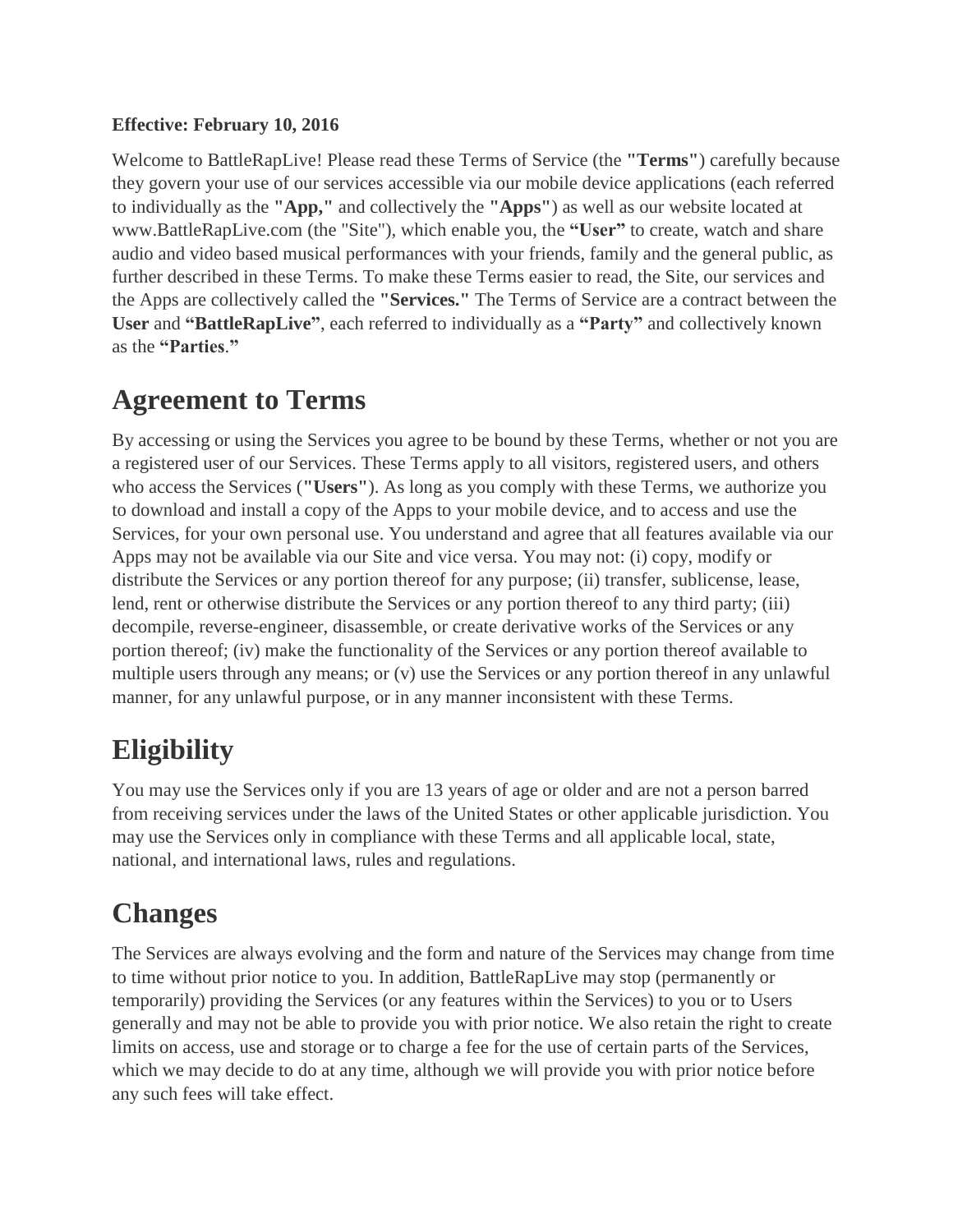# **Creating an Account**

In order to access certain features of the Services, you'll need to create an account (**"Account"**). Creating an Account allows you to save, store, and share your content. As part of this Account registration process, you may be requested to provide information about yourself in order to use the Services. You agree to provide and maintain true, accurate, complete and current information as requested by the Services. If you provide any information that is untrue, inaccurate, incomplete or not current, BattleRapLive has the right to suspend or terminate your Account and may prohibit you from using the Services at any time.

You can create an Account by registering a new email account or by connecting to your Social Network Sites (**"SNS"**) such as Google+ and Facebook. Facebook, YouTube, and Google+ are third party services and by connecting to BattleRapLive through any of them you give us permission to access and use your information from that service as permitted by that service, and to create an Account based on that information and store your log-in credentials for that service. You may only link your own SNS accounts to BattleRapLive. We will access and retrieve your account information from linked SNSs on your behalf and make certain information or services available to you through the Services. By linking your SNS accounts, you expressly authorize us to access your SNS account information, on your behalf as your agent and permit us to access, use, and in some cases, store your SNS account information to accomplish the foregoing.

# **Using the Services**

## **Audio and Video Recordings**

Through the Services, Account holders can use their mobile device's built-in camera to make audio and/or video recordings of themselves singing songs (such recordings to be referred to as **"Audio Recordings"** and **"Video Recordings,"** respectively, and collectively, **"Recordings"**). For purposes of clarity, an Audio Recording is comprised of only the audible components of a recording, while a Video Recording is comprised of both the visual and audible components of a recording. As part of our Services, we collect and store the Recordings that you choose to make within the Apps while signed into your Account. We do not store or collect Recordings made within the Apps that are not connected with a valid, signed-in Account. When you share Recordings on the Services (a **"Shared Recording"**), in addition to being accessible via the Services, this Shared Recordings may be uploaded to one or more BattleRapLive owned channels on the YouTube, SoundCloud or other media sharing platforms.

**Shared Recordings may be used for public, private, or unlisted consumption on media sharing platforms at the sole discretion of BattleRapLive. By default, all Recordings made and shared by you through the Services are available for public viewing on both the Services and the BattleRapLive owned channel(s) on media sharing platforms. We strongly caution you that if you do not want Recordings made via the Services to appear in the public domain, DO NOT share them to your Account!**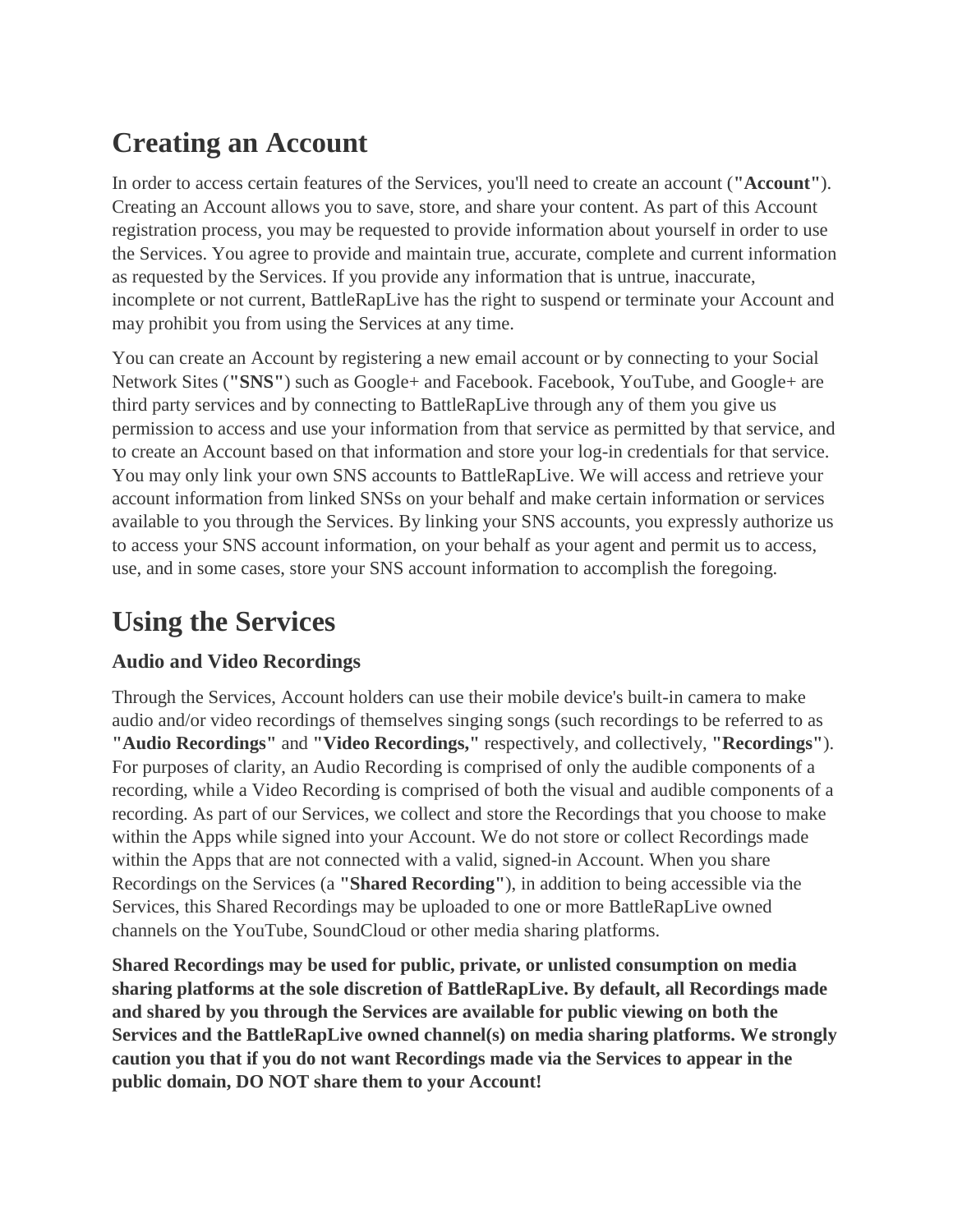An Account holder can share that Recording with his friends within the Services, post links to that Recording via his SNS accounts, and submit the Recording in contests hosted by BattleRapLive through the Services. Account holders will also be able to listen to and view Recordings created by others, including Recordings created by Users of the Services that they have chosen to "follow." As an Account holder, you'll be able to view other Users' comments regarding Recordings, and you'll also be able to post your own comments about a third party's Recording (including whether you 'like' a particular Recording).

#### **Purchases**

When you register for the Services and create an Account, BattleRapLive will provide you with access to a subset of songs from its music library, to get you started using the Services and creating Recordings.

*In-Services Currencies* The Services may include a virtual, in-Service currency including, but not limited to BattleRapLive "tokens" (**"Virtual Currency"**). The Virtual Currency may be obtained through certain use of and interactions within the Services. For example, by creating a profile, making Recordings, and sharing your Recordings, you may earn Virtual Currency that can be used to purchase goods or services made available through the Services. You can use such Virtual Currency to access additional songs in BattleRapLive's library to create Recordings against, and to purchase and download the original versions of those songs. BattleRapLive's Virtual Currency is made available to you at the sole discretion of BattleRapLive and may be discontinued at any time. Virtual Currency can be redeemed solely through the offerings made through the Services that are explicitly offered in exchange for Virtual Currency. Virtual Currencies are digital items only. Your right to use any Virtual Currency that you obtain is limited to a non-exclusive, non-transferable, non-sublicenseable, revocable right to use such Virtual Currency solely within the Services for consumption of in-Services offerings for your personal and noncommercial use and for no other purpose. Except for the limited rights described herein, you have no property interest or right or title in or to any such Virtual Currency, which remain the exclusive property of BattleRapLive. As stated above, the existence of a particular offer of Virtual Currency is not a commitment by BattleRapLive to maintain or continue to make the Virtual Currency available in the future. The scope, variety and type of Virtual Currency that you may obtain can change at any time. BattleRapLive has the absolute right to manage, regulate, control, modify or eliminate such Virtual Currency as it sees fit in its sole discretion, and BattleRapLive will have no liability to you or anyone for the exercise of such rights. Except where explicitly authorized within the Services: (i) transfers of Virtual Currency are prohibited; (ii) outside of the Services, you may not buy or sell any Virtual Currency for "real world" money or otherwise exchange items for value; and (iii) BattleRapLive does not recognize any such prohibited purported transfers of Virtual Currency, nor the purported sale, gift or trade in the "real world" of Virtual Currency. Any attempt to do any of the foregoing is in violation of these Terms and will result in an automatic termination of your rights to use the Virtual Currency and may result in termination of your Account and/or access to the Services, and/or possible legal action.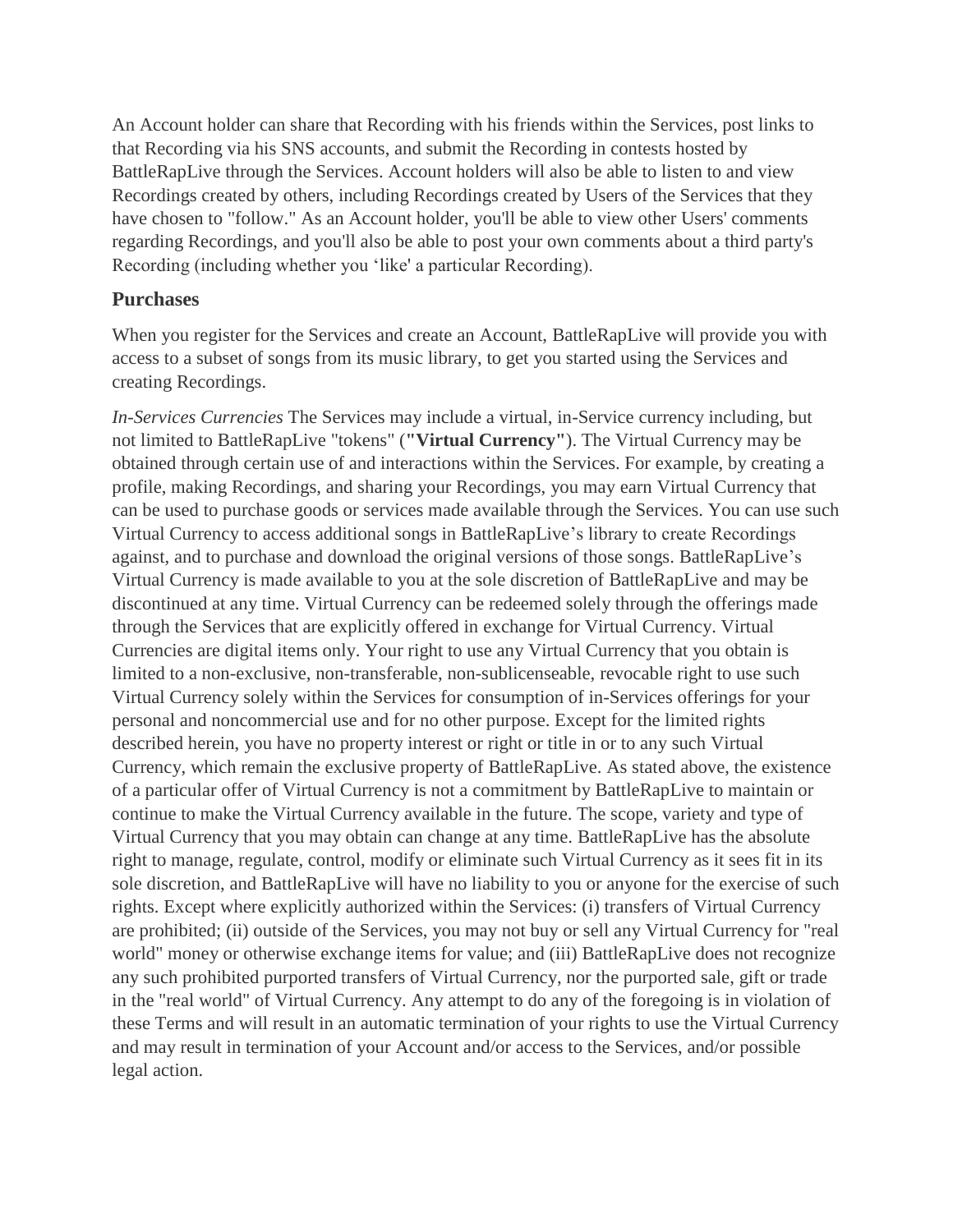*Subscriptions* In addition to using Virtual Currency, Account holders can purchase subscriptions of various durations (e.g. 1 week, 1 month, 6 months) for unlimited access to the BattleRapLive music library and other goods and services available via the Services. We reserve the right to add or remove songs to and from our music library, at our discretion. You agree to pay all fees and applicable taxes incurred by you or anyone using an Account registered to you. BattleRapLive may revise the pricing for subscriptions, goods, and services offered through the Services at any time. If you have any issues in connection with goods or services you have purchased, you should contact us at **[support@BattleRapLive.com](mailto:support@starmakerstudios.com)**. We will take steps that are appropriate in our sole discretion to resolve such issues.

## **Managing Your Account**

You are responsible for maintaining the confidentiality of your Account. You agree to notify BattleRapLive immediately of any unauthorized use of your Account or any other breach of security related to your Account. You are responsible for all activities that occur under your Account whether or not you have knowledge of those activities.

You agree not to use user names, profile names, stagenames or other publicly facing account or profile names that are offensive, obscene, or harassing to others. We reserve the right to reclaim any user name or stagename or require you to remove or change your user name or stagename at any time and for any reason in our sole discretion.

# **Content and Content Rights**

For purposes of these Terms: (i) "Content" means text, graphics, images, music, audio, video, works of authorship of any kind, and information or other materials that are posted, generated, uploaded, downloaded, provided or otherwise made available through the Services; and (ii) "User Content" means any Content that Account holders (including you) provide to be made available through the Services. Content includes without limitation User Content.

### **Rights in User Content Granted by You**

Our Services allow you and other Users to post, link, store, share and otherwise make available User Content. You are responsible for the User Content that you post to the Services, including its legality, reliability, and appropriateness. By making any User Content available through the Services, you hereby grant us a non-exclusive, worldwide, perpetual, irrevocable, royalty-free, transferable right and license, with the right to grant sublicenses, to access, use, modify, creative derivative works of, publicly perform, publicly display, reproduce, and distribute, in any form, medium, or technology now known or later developed, throughout the universe, your (i) User Content and derivatives thereof for the purposes of operating and providing the Services; and (ii) Saved Video Recordings for any purpose. You and BattleRapLive agree that BattleRapLive has the non-exclusive right to monetize your Shared Recordings through any available monetization schemes, without any further consent from or obligation to you.

To the extent you include or associate your name, image, biography/resume, recorded words or actions, voice/sound, or photograph in or with your User Content (collectively, your "Likeness"),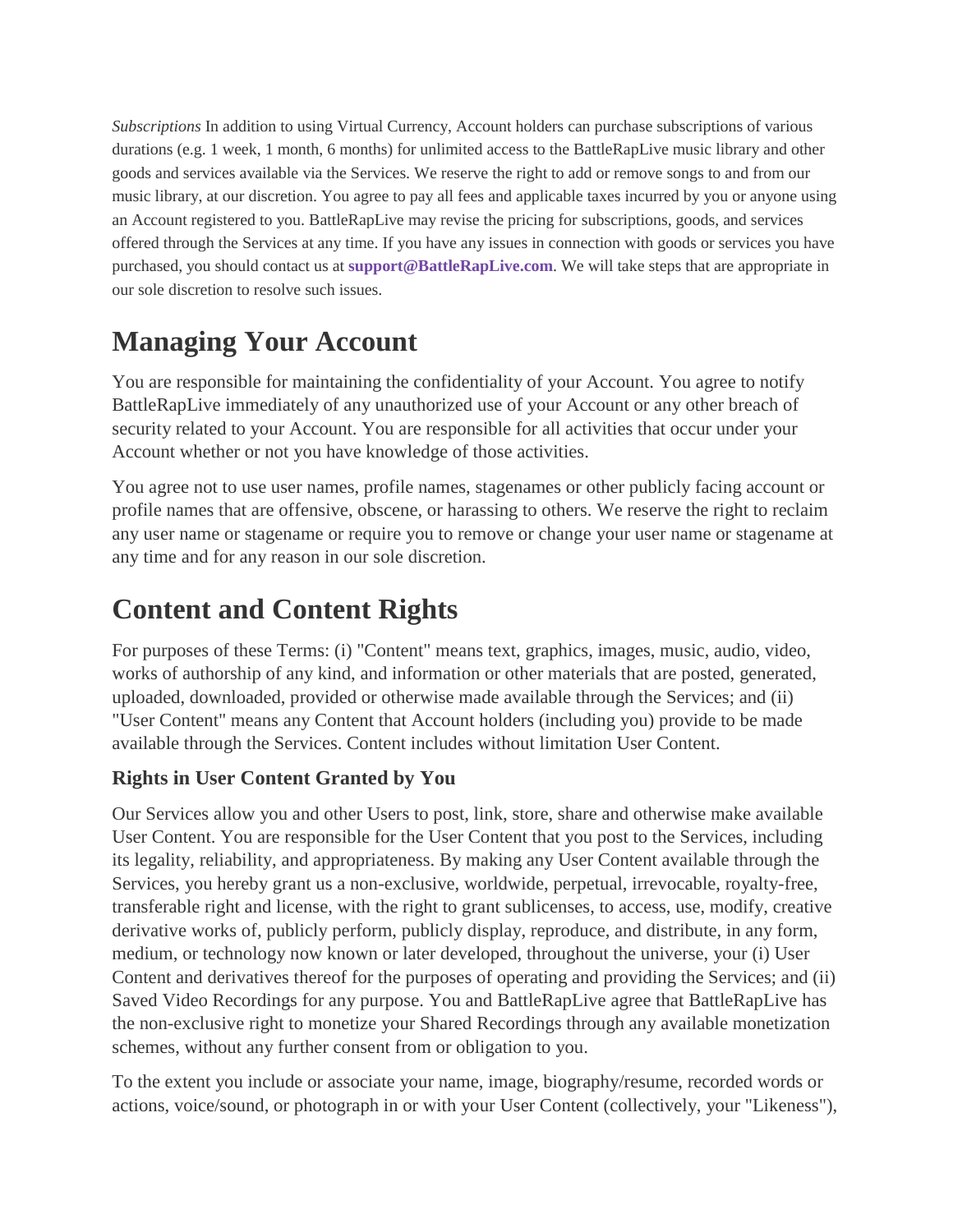you hereby grant, and agree to grant, to BattleRapLive consent and permission, on a royalty-free basis, to use, incorporate, exhibit, reproduce, distribute, promote, and publicize your Likeness, throughout the world, in connection with your User Content and Shared Recordings as contemplated herein. Such consent and permission is fully sublicensable by BattleRapLive through multiple tiers of sublicensees.

You represent and warrant that you own all your User Content or you have all rights that are necessary to grant us the license rights in your User Content under these Terms. You also represent and warrant that neither your User Content, nor your use and provision of your User Content, nor any use of your User Content by BattleRapLive as contemplated herein will infringe, misappropriate or violate a third party's intellectual property rights, or rights of publicity or privacy, or result in the violation of any applicable law or regulation.

### **Rights Granted by BattleRapLive**

Subject to the terms and conditions of these Terms, we grant you a license to use the Services, including creating, accessing and viewing Content, for your personal, noncommercial use to allow you to create and share videos and audio, connect with users, comment and interact with User Content as expressly permitted by the features of the Services. BattleRapLive may terminate this license at any time for any reason or no reason. Except for the rights and licenses expressly granted, BattleRapLive reserves all other rights and no other rights are granted by implication or otherwise. Except as expressly provided in these Terms, you agree not to use, modify, reproduce, distribute, sell, license, or otherwise exploit the Content (except for your User Content) without our permission.

We strive for a safe and clean community on BattleRapLive; however, by using the Services, you may be exposed to certain User Content that could be offensive, indecent or otherwise not in line with your expectations. You bear all risks associated with the use of any Content available in connection with the Services. BattleRapLive shall not be liable in any way for any User Content made available via the Services, including but not limited to any errors or omissions in any such User Content or any loss or damage of any kind resulting from any use of such User Content. You may notify BattleRapLive of any User Content that you believe violates these Terms, or other inappropriate user behavior, by emailing BattleRapLive support at **[support@BattleRapLive.com](mailto:support@starmakerstudios.com)** and BattleRapLive reserves the right in its sole discretion to review, monitor, prohibit, edit, delete, disable access to or otherwise make unavailable any User Content (including without limitation your own User Content) without notice for any reason or for no reason at any time.

### **Social Sharing**

If you choose, you may share links to your Recordings on certain of your SNS accounts and via email, through the social sharing functionality we've implemented through the Services.

## **Alerts and Notifications**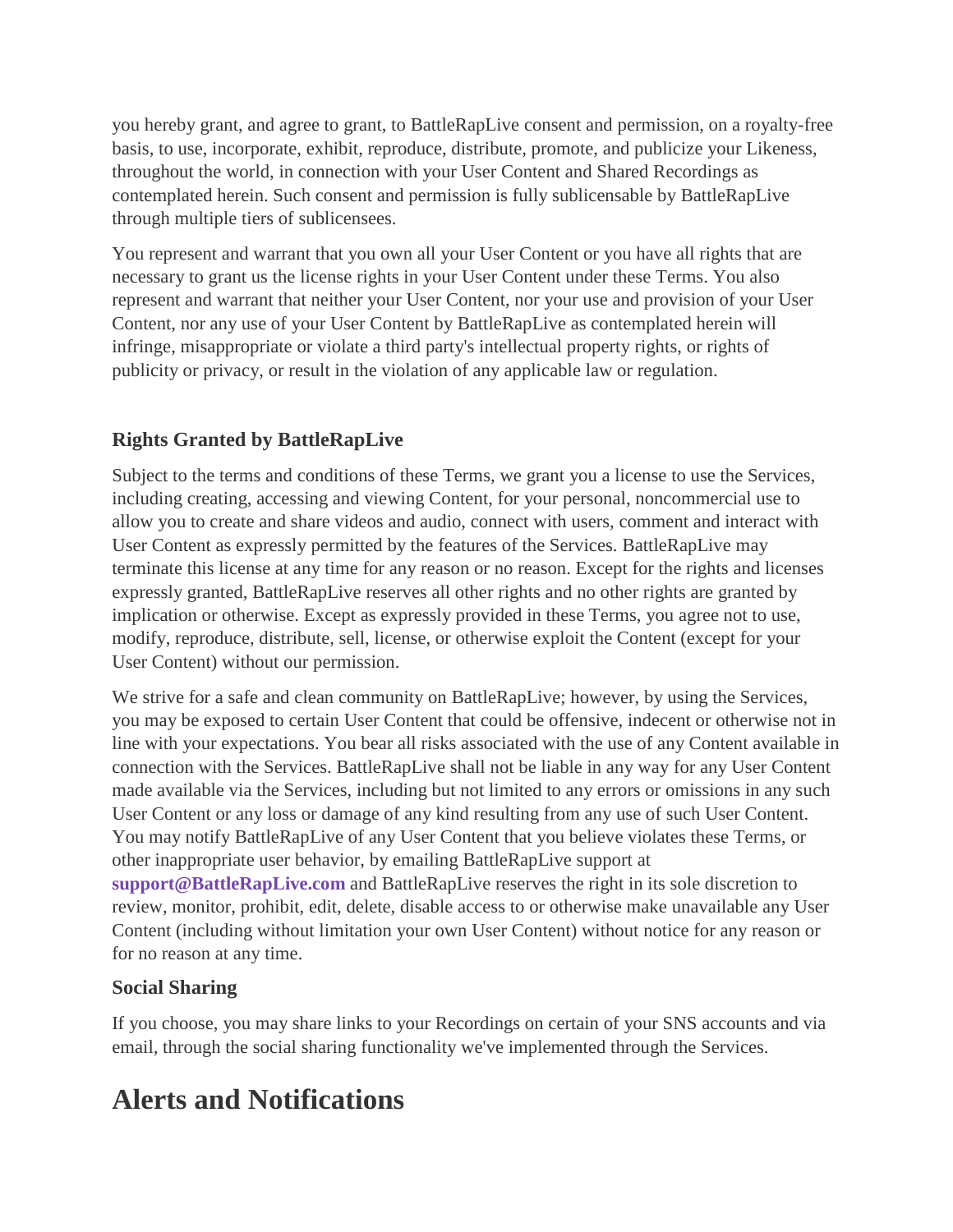As part of the Services, you may (if enabled) receive push notifications, alerts, emails, or other types of messages directly sent to you outside or inside the Apps ("Push Messages"). If you decide to enable such Push Messages, you agree to receipt of communications from BattleRapLive via the Push Messages. You have control over the Push Messages settings, and can opt in or out of these Push Messages through the Services (with the possible exception of infrequent, important service announcements and administrative messages). Please be aware that third party messaging fees may occur relating to these Push Messages depending on the message plan you have with your wireless carrier. As part of providing you the Services, we may need to provide you with certain notifications and communications, such as service announcements and administrative messages. These communications are considered part of the Services and your Account, which you may not be able to opt-out from receiving.

## **General Prohibitions**

We ask that you respect your BattleRapLive community and other Users when creating and sharing Content and using the Services. When sharing Content or otherwise using the Services, you agree not to:

- submit material that violates a third party's proprietary rights, including privacy and publicity rights, or that otherwise violates any applicable law;
- publish falsehoods or misrepresentations that could damage us, our users or any third party;
- publish any private information of someone, like their address, phone number, email address, and similar information without their permission;
- submit or publish material that is unlawful, obscene, defamatory, libelous, threatening, pornographic, harassing, hateful, racially or ethnically offensive, or encourages conduct that would be considered a criminal offense, give rise to civil liability, violate any law, or is otherwise inappropriate;
- post advertisements:
- impersonate another person or represent yourself as affiliated with us, our staff or other industry professionals;
- solicit a user's password or other account information; or
- harvest user names, addresses, or email addresses for any purpose;
- attempt to access or search the Services or download Content from the Services through the use of any engine, software, tool, agent, device or mechanism (including spiders, robots, crawlers, data mining tools or the like) other than the software and/or search agents provided by us or other generally available third party web browsers;
- access, tamper with, or use non-public areas of the Services, our computer systems, or the technical delivery systems of our providers;
- use the Services for any commercial purpose or for the benefit of any third party or in any manner not explicitly permitted by these Terms;
- violate any applicable law or regulation; or
- encourage or enable any other individual to do any of the foregoing.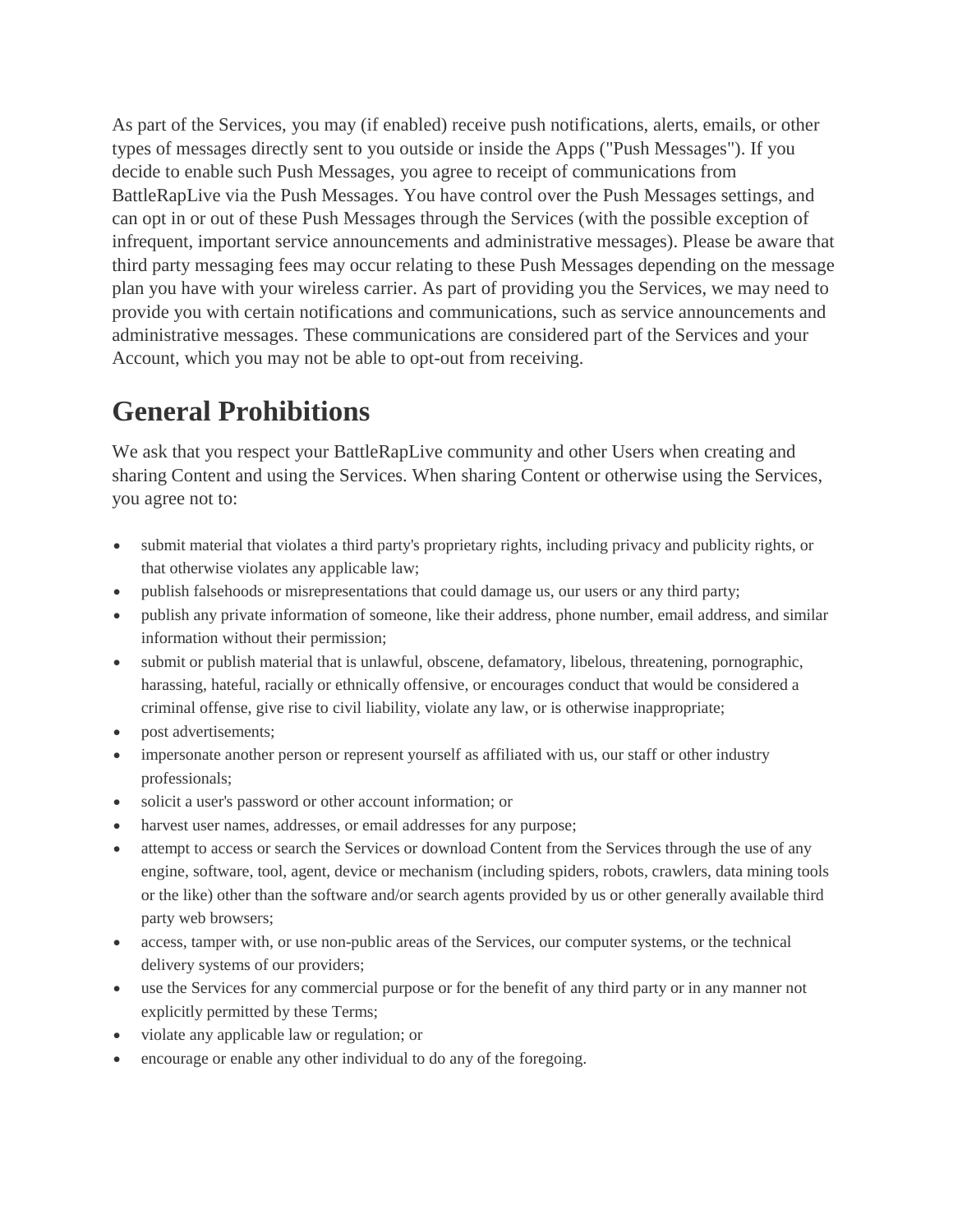This list is an example and is not intended to be complete or exclusive. We don't have an obligation to monitor your access to or use of the Services or to review or edit any Content, but we have the right to do so for the purpose of operating the Services, to ensure your compliance with these Terms, or to comply with applicable law or the order or requirement of a court, administrative agency or other governmental body. We reserve the right, at any time and without prior notice, to remove or disable access to any Content, that we consider, in our sole discretion, to be in violation of these Terms or otherwise harmful to the Services, and to investigate and prosecute violations of any of the above and/or involve and cooperate with law enforcement authorities in prosecuting Users who violate these Terms.

# **Your Interaction with Other Users**

You are responsible for your interaction with other Users and other parties that you come in contact with through your use of the Services. BattleRapLive reserves the right, but has no obligation, to monitor and manage interactions between you and other Users. You will fully cooperate with BattleRapLive to investigate any suspected unlawful, fraudulent or improper activity, including, without limitation, granting BattleRapLive access to any password-protected portions of your Account. We also reserve the right to disclose any information that you submit through the Services, if in our opinion, we suspect or have reason to suspect, that the information involves a party who may be the victim of abuse in any form. This information may be disclosed to the proper authorities that we deem appropriate. BattleRapLive hereby disclaims any and all liability to you or any third party relating to any dispute between you and other Users.

# **Privacy Policy**

We care about the privacy and security of our Users. Please refer to our Privacy Policy for information on how we collect, use and disclosure information from our Users. You understand that by using the Services you consent to the collection, use and disclosure of your personally identifiable information and aggregate data as set forth in our Privacy Policy, and to have your Personally Identifiable Information collected, used, transferred to and processed in the United States.

# **Copyright Policy**

We do not permit copyright infringing activities and infringement of intellectual property rights on the Services and will remove any such Content if properly notified that such Content infringes on another's intellectual property rights. If you are a copyright owner or an agent thereof and believe that any Content infringes upon your copyrights, you can submit a notification pursuant to the Digital Millennium Copyright Act (DMCA) by providing our Copyright Agent with the following information in writing (see  $17 \text{ U.S. C } 512(c)(3)$  for further detail):

• an electronic or physical signature of the person authorized to act on behalf of the owner of the copyright's interest;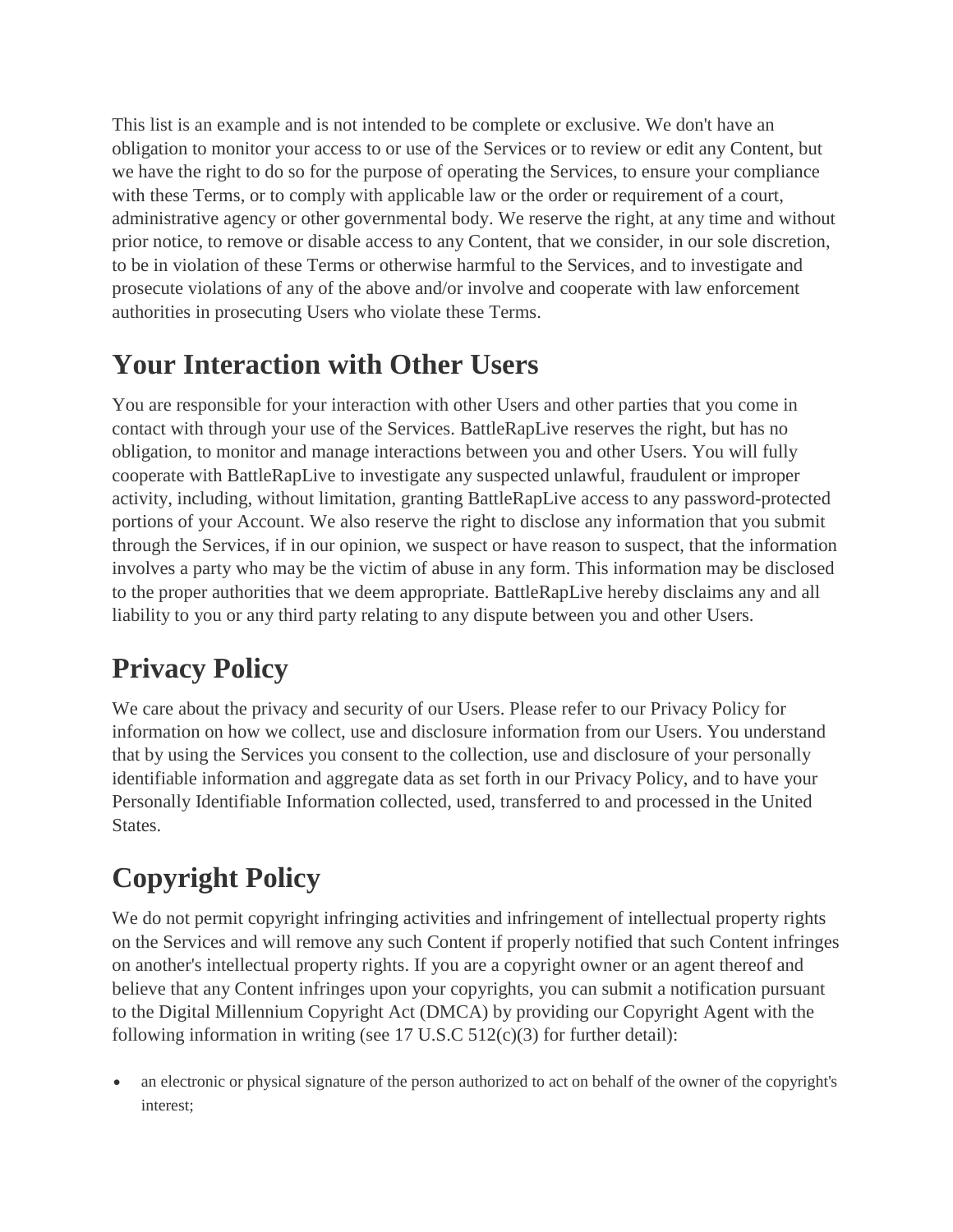- a description of the copyrighted work that you claim has been infringed, including the URL (i.e., web page address) of the location where the copyrighted work exists or a copy of the copyrighted work;
- identification of the URL or other specific location on the Services where the material that you claim is infringing is located;
- your address, telephone number, and email address;
- a statement by you that you have a good faith belief that the disputed use is not authorized by the copyright owner, its agent, or the law; and
- a statement by you, made under penalty of perjury, that the above information in your notice is accurate and that you are the copyright owner or authorized to act on the copyright owner's behalf.

You can contact our Copyright Agent via email at **[support@BattleRapLive.com](mailto:support@starmakerstudios.com)** or by mail at Copyright Agent, c/o BattleRapLive Interactive Inc., 520 Hampshire St., San Francisco, CA 94110.

# **Rights and Terms for Apps**

## **Rights in App Granted by BattleRapLive**

Subject to your compliance with these Terms, BattleRapLive grants you a limited non-exclusive, non-transferable license to download and install a copy of the applicable App on a single mobile device or computer that you own or control and to run such copy of the App solely for your own personal non-commercial purposes. Furthermore, with respect to any App accessed through or downloaded from the Apple App Store ("App Store Sourced Application"), you'll use the App Store Sourced Application only: (i) on an Apple-branded product that runs iOS (Apple's proprietary operating system software); and (ii) as permitted by the "Usage Rules" set forth in the Apple App Store Terms of Service. BattleRapLive reserves all rights in and to the App not expressly granted to you under these Terms.

### **Additional Terms for App Store Sourced Applications**

For any App Store Sourced Application, you acknowledge and agree that:

- these Terms are concluded between you and BattleRapLive, and not with the Apple, and that BattleRapLive (not Apple), is solely responsible for the App Store Sourced Application;
- Apple has no obligation to furnish any maintenance and support services with respect to the App Store Sourced Application;
- in the event of any failure of the App Store Sourced Application to conform to any applicable warranty, you may notify Apple, and Apple will refund the purchase price for the App Store Sourced Application to you (if applicable) and, to the maximum extent permitted by applicable law, Apple will have no other warranty obligation whatsoever with respect to the App Store Sourced Application. Any other claims, losses, liabilities, damages, costs or expenses attributable to any failure of the App Store Sourced Application to conform to any warranty will be the sole responsibility of BattleRapLive;
- Apple is not responsible for addressing any claims that you or any third party may have relating to the App Store Sourced Application or your possession or use of the App Store Sourced Application,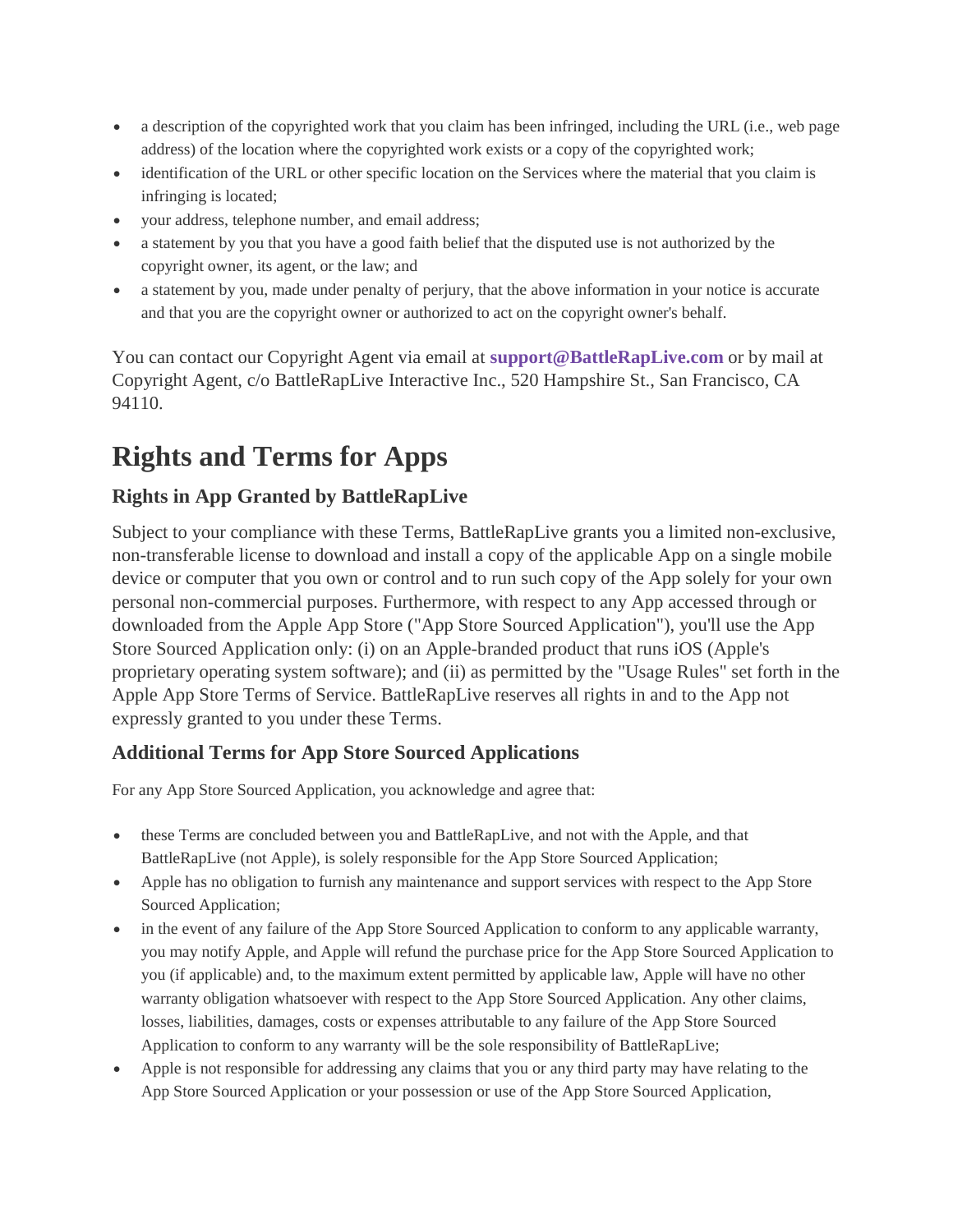including, but not limited to: (i) product liability claims; (ii) any claim that the App Store Sourced Application fails to conform to any applicable legal or regulatory requirement; and (iii) claims arising under consumer protection or similar legislation;

- in the event of any third party claim that the App Store Sourced Application or your possession or use of that App Store Sourced Application infringes that third party's intellectual property rights, BattleRapLive will be solely responsible for the investigation, defense, settlement and discharge of any such claim to the extent required by these Terms;
- Apple and its subsidiaries are third party beneficiaries of these Terms as related to your license of the App Store Sourced Application and that, upon your acceptance of these Terms, Apple will have the right (and will be deemed to have accepted the right) to enforce these Terms as related to your license of the App Store Sourced Application against you as a third party beneficiary thereof;
- you must also comply with all applicable third party terms of service when using the App Store Sourced Application; and
- you'll comply with all U.S. and foreign export laws and regulations to ensure that neither the App Store Sourced Application nor any technical data related thereto nor any direct product thereof is exported or reexported directly or indirectly in violation of, or used for any purposes prohibited by, such laws or regulations. By using the App Store Sourced Application you represent and warrant that: (i) you are not located in a country that is subject to a U.S. Government embargo, or that has been designated by the U.S. Government as a "terrorist supporting" country; and (ii) you are not listed on any U.S. Government list of prohibited or restricted parties.

### **Terminating Your Account**

You may close your Account at any time by sending an email to **[support@BattleRapLive.com](mailto:support@starmakerstudios.com)**. We reserve the right to suspend or terminate your Account for any reason, without notice or liability to you, including if in our sole determination you violate any of these Terms. Upon suspension or termination of your Account, your User Content that was created, commented on, shared, or otherwise originating from the Services will remain on the Services, however, you will not be able to access that content from your Account. Some goods and services are made available for purchase by you for "real world" money through the Services (such as subscriptions to our music library) directly from third party retailers. We have no control or influence over such third party retailers or their refund policies. Should your Account be terminated for any reason prior to your receipt of these goods and services (or in the case of subscriptions, prior to the end of your subscription term), your sole recourse is to seek a refund from the applicable third party retailer. We will take whatever action we deem fit, in our sole discretion, to assist you in securing such a refund, but in no event will we be liable to you in connection with your inability to obtain any refunds.

### **Indemnity**

You agree to indemnify and hold harmless BattleRapLive and its officers, directors, employees and agents, from and against any claims, suits, proceedings, disputes, demands, liabilities, damages, losses, costs and expenses, including, without limitation, reasonable legal and accounting fees (including costs of defense of claims, suits or proceedings brought by third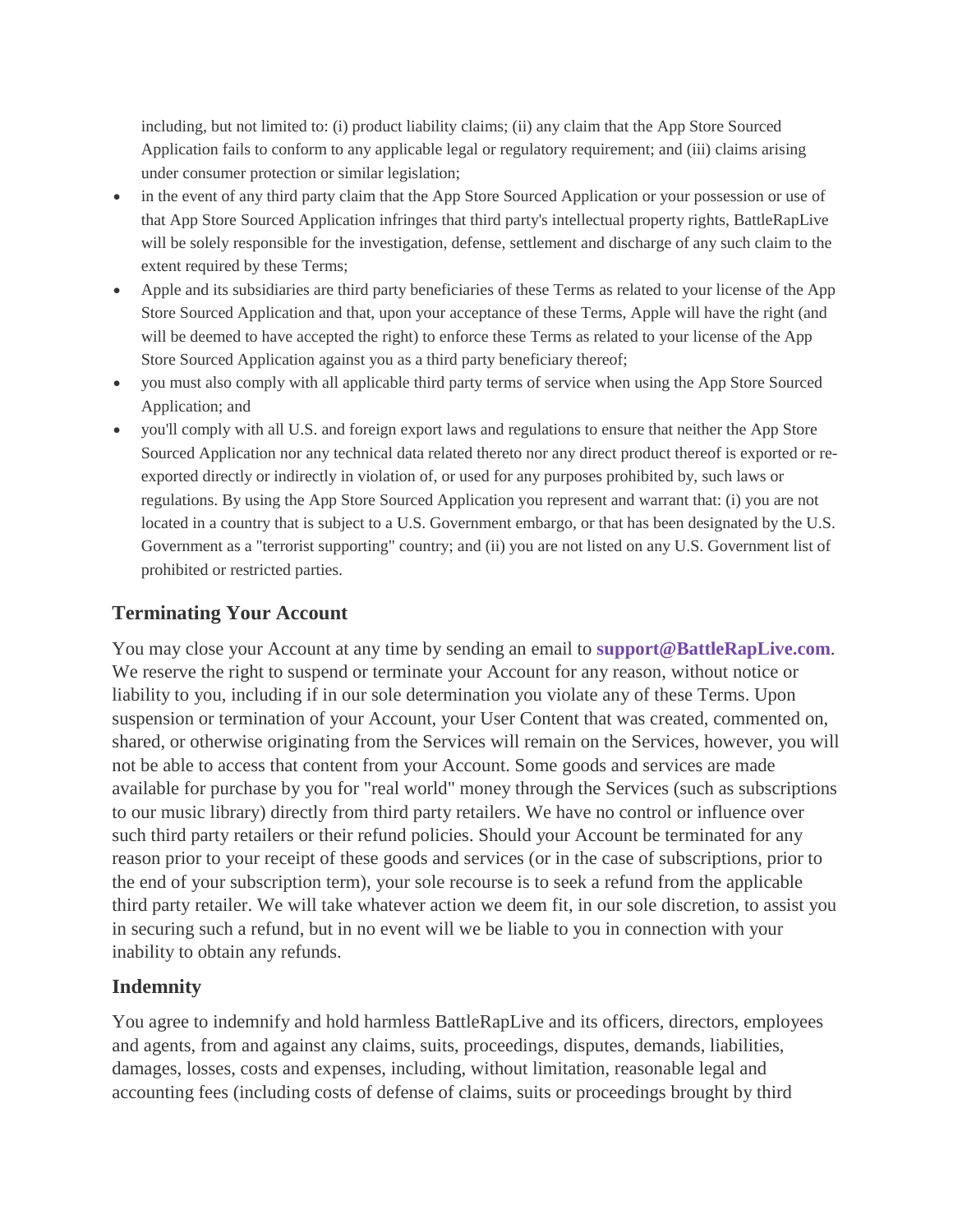parties), arising out of or in any way related to: (i) your access to or use of the Services or Content; (ii) your User Content; or (iii) your breach of any of these Terms.

## **Links to Third Party Sites**

The Services may contain links to third party websites, advertisers, services, special offers, or other events or activities that are not owned or controlled by BattleRapLive. BattleRapLive does not endorse or assume any responsibility for any such third party sites, information, materials, products, or services. If you access any third party website, service, or content from the Services, you do so at your own risk and you agree that BattleRapLive will have no liability arising from your use of or access to any third party website, service, or content.

### **Ownership**

Our Services are protected by copyright, trademark, and other laws of the United States and foreign countries. Except as expressly provided in these Terms, we (or our licensors) exclusively own all right, title and interest in and to the Services and Content, including all associated intellectual property rights. You may not remove, alter or obscure any copyright, trademark, service mark or other proprietary rights notices incorporated in or accompanying the Services, including in any Content (except for your User Content). You acknowledge and agree that any feedback, comments or suggestions you may provide regarding the Services ("Feedback") will be the sole and exclusive property of BattleRapLive and you hereby irrevocably assign to us all of your right, title and interest in and to all Feedback.

### **Disclaimer**

You understand and agree that the Services, including without limitation all Content and other subject matter included within the Services, are provided to you "AS IS" and on an "AS AVAILABLE" basis, without warranty of any kind. Without limiting the foregoing, WE EXPLICITLY DISCLAIM ANY WARRANTIES OF MERCHANTABILITY, FITNESS FOR A PARTICULAR PURPOSE, QUIET ENJOYMENT OR NON-INFRINGEMENT, AND ANY WARRANTIES ARISING OUT OF COURSE OF DEALING OR USAGE OF TRADE. We make no warranty that the Services will meet your requirements or be available on an uninterrupted, secure, or error-free basis. We make no representations, warranties, or guarantees relating to the quality, suitability, truth, accuracy or completeness of any Content. You acknowledge sole responsibility for and assume all risk arising from your use of or reliance on any Content.

### **Limitation of Liability**

YOU ACKNOWLEDGE AND AGREE THAT, TO THE MAXIMUM EXTENT PERMITTED BY LAW, THE ENTIRE RISK ARISING OUT OF YOUR ACCESS TO AND USE OF THE SERVICES AND CONTENT REMAINS WITH YOU AND YOU USE THE SERVICES AT YOUR OWN RISK. YOU AGREE THAT NEITHER BATTLERAPLIVE NOR ANY OTHER PARTY INVOLVED IN CREATING, PRODUCING, OR DELIVERING THE SERVICES WILL BE LIABLE FOR ANY INCIDENTAL, SPECIAL, EXEMPLARY, PUNITIVE OR CONSEQUENTIAL DAMAGES, INCLUDING LOST PROFITS, LOSS OF DATA OR LOSS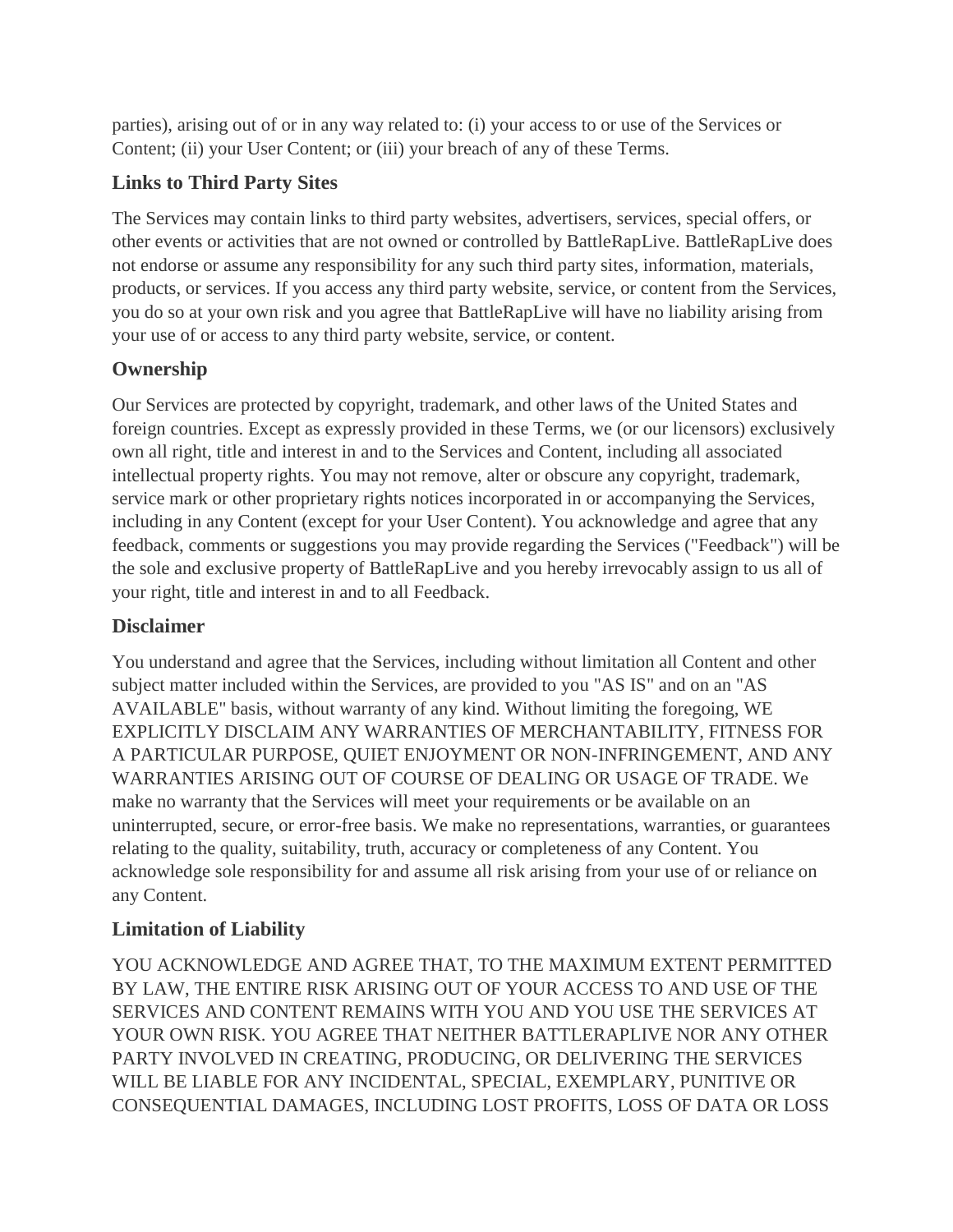OF GOODWILL, SERVICE INTERRUPTION, COMPUTER DAMAGE OR SYSTEM FAILURE OR THE COST OF SUBSTITUTE PRODUCTS OR SERVICES, ARISING OUT OF OR RELATED TO THESE TERMS OR FROM THE SERVICES, OR FROM THE USE OF OR INABILITY TO USE THE SERVICES, CONTENT, OR FROM ANY COMMUNICATIONS, INTERACTIONS OR MEETINGS WITH OTHER USERS OF THE SERVICES OR OTHER PERSONS WITH WHOM YOU COMMUNICATE OR INTERACT AS A RESULT OF YOUR USE OF THE SERVICES, WHETHER BASED ON WARRANTY, CONTRACT, TORT (INCLUDING NEGLIGENCE), PRODUCT LIABILITY OR ANY OTHER LEGAL THEORY, AND WHETHER OR NOT BATTLERAPLIVE HAS BEEN INFORMED OF THE POSSIBILITY OF SUCH DAMAGE.

IN NO EVENT WILL BATTLERAPLIVE'S AGGREGATE LIABILITY, OR THAT OF ITS OFFICERS, DIRECTORS, EMPLOYEES AND AGENTS, ARISING OUT OF OR IN CONNECTION WITH THESE TERMS OR FROM THE SERVICES, OR FROM THE USE OF OR INABILITY TO USE THE SERVICES OR CONTENT EXCEED FIFTY DOLLARS (\$50). THE LIMITATIONS OF LIABILITY SET FORTH ABOVE ARE FUNDAMENTAL ELEMENTS OF THE BASIS OF THE BARGAIN BETWEEN BATTLERAPLIVE AND YOU.

### **Exclusions**

Some jurisdictions do not allow the exclusion of certain warranties or the exclusion or limitation of liability for consequential or incidental damages, so the limitations above may not apply to you.

### **Force Majeure**

### **Events of Force Majeure**

For the purpose of this Agreement, an "Event of Force Majeure" means any circumstance not within the reasonable control of the Party affected, but only if and to the extent that (i) such circumstance, despite the exercise of reasonable diligence and the observance of Good Utility Practice, cannot be, or be caused to be, prevented, avoided or removed by such Party, and (ii) such circumstance materially and adversely affects the ability of the Party to perform its obligations under this Agreement, and such Party has taken all reasonable precautions, due care and reasonable alternative measures in order to avoid the effect of such event on the Party's ability to perform its obligations under this Agreement and to mitigate the consequences thereof.

#### **Instances of Force Majeure**

(a) the following Natural Force Majeure Events:

- fire, chemical or radioactive contamination or ionizing radiation, earthquakes, lightning, cyclones, hurricanes, floods, droughts or such other extreme weather or environmental conditions, unanticipated geological or ground conditions, epidemic, famine, plague or other natural calamities and acts of God;
- explosion, accident, breakage of a plant or equipment, structural collapse, or chemical contamination (other than resulting from an act of war, terrorism or sabotage), caused by a person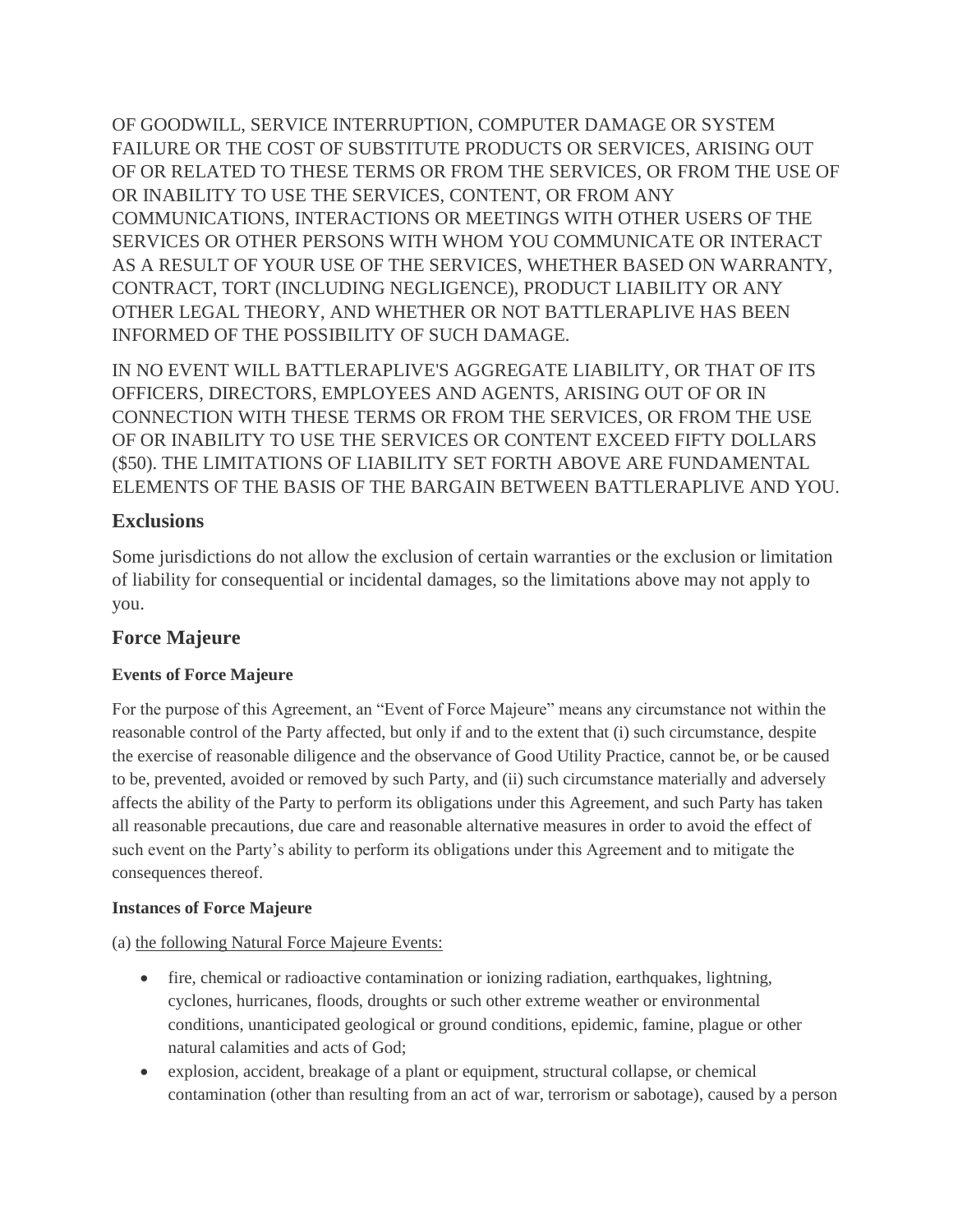not being the affected Party or one of its contractors or subcontractors or any of their respective employees or agents;

- to the extent that they do not involve the United States of America or take place outside of the United States of America, acts of war (whether declared or undeclared), invasion, acts of terrorists, blockade, embargo, riot, public disorder, violent demonstrations, insurrection, rebellion, civil commotion and sabotage;
- strikes, lockouts, work stoppage, labor disputes, and such other industrial action by workers related to or in response to the terms and conditions of employment of those workers or others with whom they are affiliated save, when such event is directly related to, or in direct response to any employment policy or practice (with respect to wages or otherwise) of the party whose workers resort to such action;

#### (b) the following Political Force Majeure Events:

- to the extent they take place in the United States of America, acts of terrorists, blockade, embargo, riot, public disorder, violent demonstrations, insurrection, rebellion, civil commotion and sabotage;
- to the extent that they are politically motivated, strikes, lockouts, work stoppages, labor disputes, or such other industrial action by workers, save in relation to BattleRapLive, when such event is directly related to, or in direct response to any employment policy or practice (with respect to wages or otherwise) of BattleRapLive
- failure or inability of BattleRapLive to obtain or renew any Consent, on terms and conditions as favorable in all material respects as those contained in the original Consent relating to the BattleRapLive Business (other than due to a breach by BattleRapLive of any of such terms and conditions);
- any action or failure to act without justifiable cause by any Competent Authority, other than a court (including any action or failure to act without justifiable cause by any duly authorized agent of any Competent Authority, other than a court);
- expropriation or compulsory acquisition of the whole or any material part of BattleRapLive's System, except where such appropriation or compulsory acquisition is on account of contravention of law by BattleRapLive;
- any legal prohibition on BattleRapLive's ability to conduct BattleRapLive's Business, including passing of a statute, decree, regulation or order by a Competent Authority prohibiting BattleRapLive from conducting BattleRapLive's Business, other than as a result of BattleRapLive's failure to comply with the law or any order, Consent, rule, regulation or other legislative or judicial instrument passed by a Competent Authority;
- in relation to BattleRapLive, non-performance by a counter-party under a contract relating to the BattleRapLive's Business by reason of an event or circumstance that would constitute a Political Force Majeure Event under this Agreement,

#### **Effects of an Event of Force Majeure**

Either Party shall be excused from performance and shall not be in default in respect of any obligation hereunder to the extent that the failure to perform such obligation is due to a Natural Force Majeure Event.